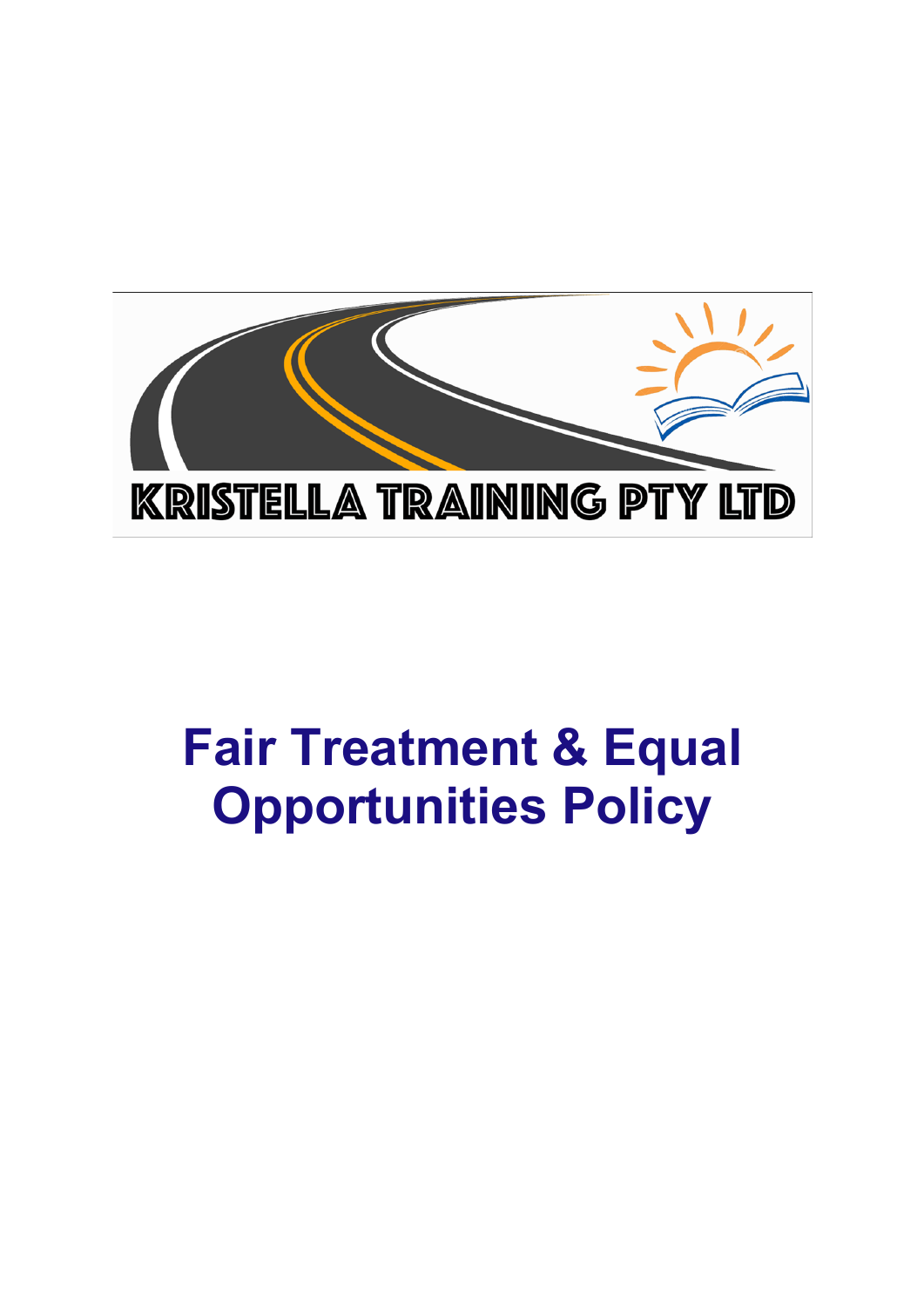

# **Policy Overview**

Kristella Training & DRV4LYF Driving School (**KT/DRV4LYF**) is committed to providing fair treatment and equal opportunity for all individuals by ensuring that its programs and services are relevant, accessible, fair and inclusive.

This policy applies to all students and prospective students, including those entitled to VET Student Loan assistance.

## **Access and Equity**

**KT/DRV4LYF** is committed to providing a working and learning environment that values diversity, respects differences and is free from all forms of harassment, vilification and discrimination based on an individual's sex, race, disability, sexual preference, age, political beliefs, or criminal record.

**KT/DRV4LYF** will further endeavour to eliminate policies, practices, assumptions and behaviours which may contribute to the disadvantages suffered by under-represented groups both in education and employment.

## **Fair Treatment and Equal Opportunity**

**KT/DRV4LYF** will ensure that all students and potential students:

• Will be treated fairly and equally;

#### **Enrolment Information**

**KT/DRV4LYF** will endeavour to:

- 1. Promote programs and services to the community in a manner that includes and reflects the diverse student population.
- 2. Ensure that all potential students are well informed on available training options, training and assessment services provided organisation.
- 3. Ensure that all potential students who are eligible for funding under government programs or loan schemes, such as DrivesafeNT, Keys2Drive etc.
- 4. Ensure that each student receives clear information prior to enrolment in regard to:
	- o Entry requirements;
	- o Published course information;
	- o Enrolment and induction procedures;
	- o Educational outcomes;
	- o Fees and/or refunds;
	- o Student support services;
	- o Complaints and appeals procedures;
	- $\circ$  Students' rights, responsibilities and student-related policies and procedures.

#### **Publication**

This Fair Treatment and Equal Opportunity Policy will be made available to students and potential students on the **KT/DRV4LYF** website and in the **Student Handbook**.